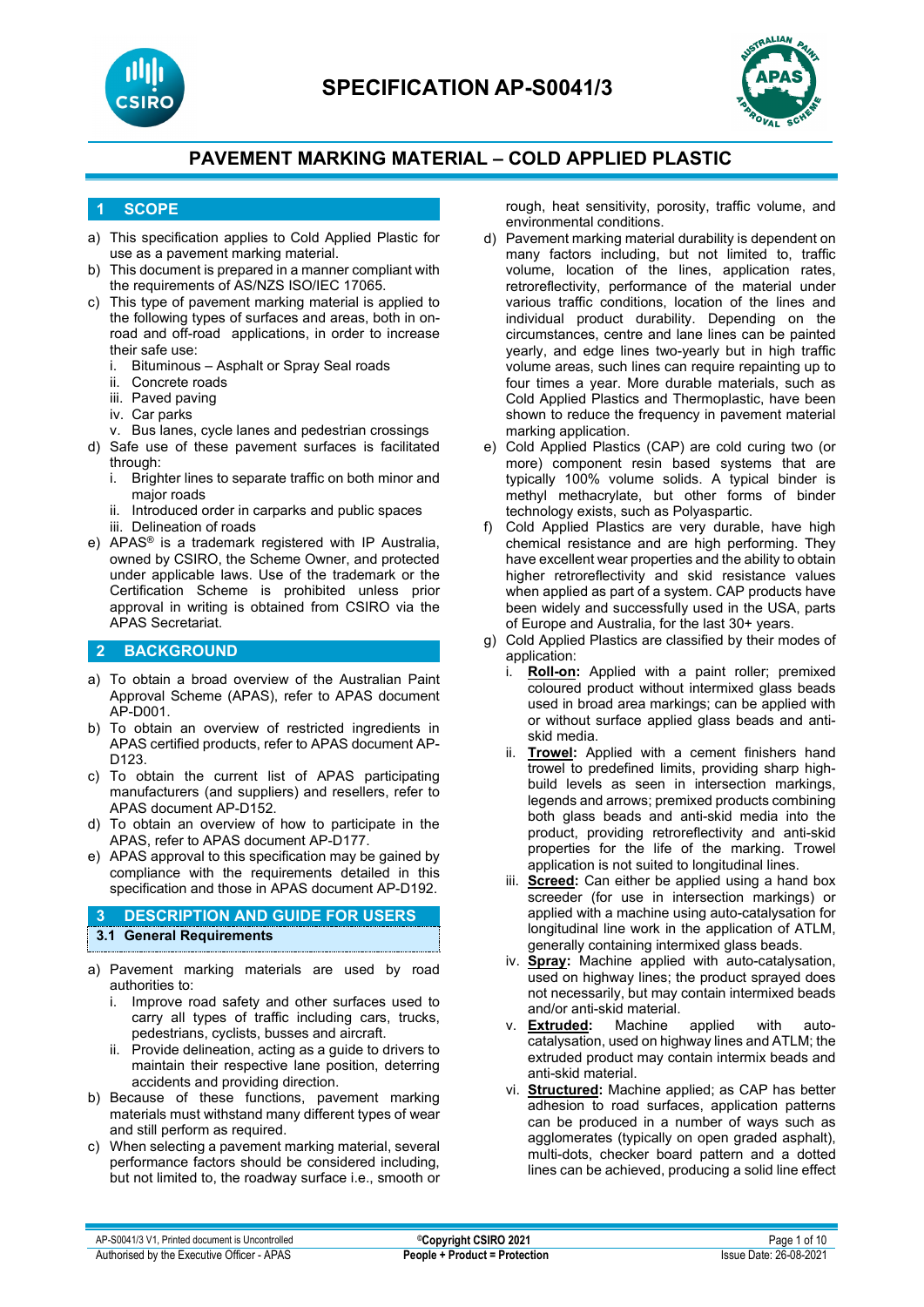



in line marking and may contain intermixed glass beads.

**NOTE:** Spray and extruded CAP is available in two forms: 1:1 or 98:2 base to catalyst ratios, both of which require different equipment for application.

- h) CAP product use can be especially applicable to high wear road conditions, such as intersections, as the cost associated with the use of higher durability products can be justified under these circumstances.
- i) Due to the higher durability of CAP, and by varying the viscosity of the material, higher film builds are able to be achieved, including use as ATLM. The hardness formed by the cured film also aids in glass beads not emerging to the surface. Caution must be used in ensuring the correct film build is used in the right area. For example, thinner film builds can be used in transverse intersection lines (2mm) and all other areas can go as low as 1mm, whereas wheel path and higher wear areas can achieve 3mm film builds. The thicker the film build, the greater tendency for the antiskid and retroreflectivity to significantly decrease over time, so is better suited to well-lit areas. Although with the proper formulation, film builds can vary from 250 µm and 10mm, the typical application thickness is under 5mm.
- CAP products typically consist of methyl methacrylate, fillers, pigments, Dibenzoyl Peroxide (BPO) which acts as a catalyst (added separately), and glass beads (such as Type B or B-HR and Type C or C-HR, the latter are also known as Intermix beads). The resin is thermosetting, has excellent adhesive properties and forms an extremely hard film when cured.
- k) Surface applied glass beads, such as B-HR (on transverse and other types of road markings) and/or D-HR (on longitudinal line marking), are also used in conjunction with cold applied plastics to provide retroreflectivity under all conditions. The HR glass bead types have been adopted by the majority of road authorities for use in main road production and maintenance due to their superior retroreflectivity for only a small cost increase. Standard glass beads are generally used in car parking applications.

**NOTE:** Glass beads are certified by APAS under specification AP-S0042.

- l) Due to the hard nature of a cured CAP film, it can have the tendency to polish to a glass-like finish. To counteract this, surface applied anti-skid media and glass beads (with or without adhesion coatings) can be added at the time of application, depending on the specification requirement or applicator preference. Anti-skid media typically consists of crushed quartz, crushed glass, calcined bauxite aggregates or other approved materials, and use with CAP is application dependant. Anti-skid media are angular, polishingresistant and generally coloured to match the markings.
- m) Coloured CAP products are used in a variety of road, line and pavement marking applications:
	- i. **White:** longitudinal line marking and road marking
- ii. **Yellow:** longitudinal line marking and road marking, such as parking restriction lines and markings above the snow line
- iii. **Red**: bus lanes
- iv. **Green:** cycle lanes and high conflict areas
- v. **Various other colours** (i.e., blue, orange etc.,) chevrons, words, numerals and other chevrons, words, numerals miscellaneous road markings
- vi. **Matt Grey and Matt Black:** typically used for ATLMs when offset to provide audio tactile response on centre lines; as they do not provide visibility or contrast, they do not contain glass beads.
- n) CAP products have good adhesion to most clean dry surfaces, however some suit CAP better than others:
	- i. **Asphalt:** New asphalt has a long cure time (30+ days) so is best initially marked with water-borne pavement marking paint (that can be applied in the cure time) then overlaid by CAP as these two types of material are compatible.
	- ii. **Concrete:** Also has a 30+ day cure time but the adhesion of CAP to concrete is less than asphalt so may requires surface preparation and the use of a primer to aid the process.
	- iii. **Pavers:** CAP has particularly good adhesion and flexibility around joints but may require surface preparation and the use of primer.
	- iv. **Spray Seal:** CAP adheres well but as the marking material is stronger than the substrate, could cause the substrate to dislodge and act as a projectile, as seen with ATLM.

#### **3.2 Sub-Classes**

- a) This specification incorporates the following subclasses:
	- i. **0041/3.1:** Roll-on
	- ii. **0041/3.2:** Trowel
	- iii. **0041/3.3:** Screed
	- iv. **0041/3.4:** Spray
	- v. **0041/3.5:** Extruded vi. **0041/3.6:** Structured

**3.3 Basis of this Specification**

a) This specification is based primarily on AS 4049.4, AS 4049.5, industry standards and specifications, and road authority standards and specifications.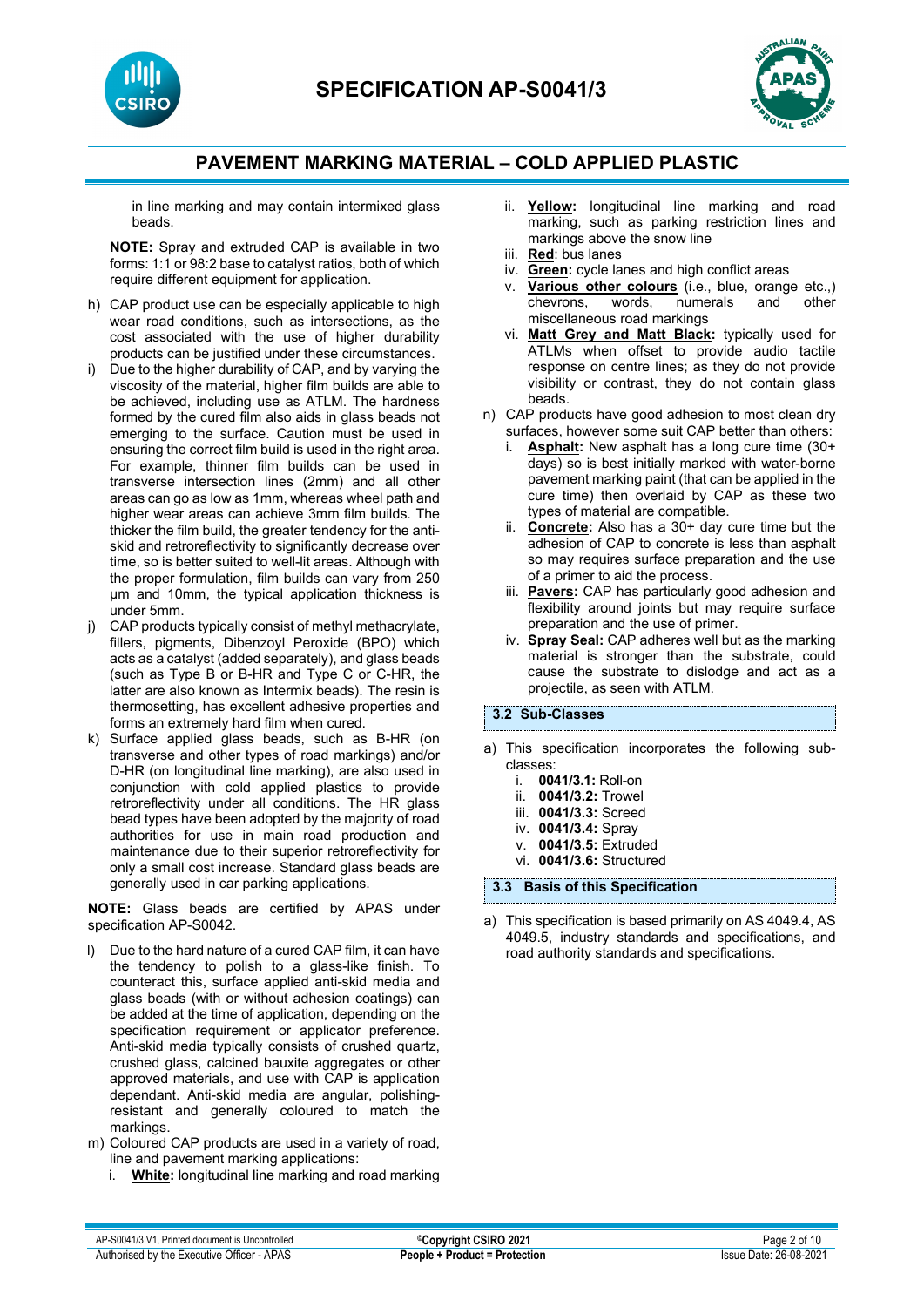



### **4 DEFINITIONS AND ACRONYMS**

### **4.1 Definitions**

The definition of terms used in this document and in the Certification Scheme can be found in APAS document AP-D001. In addition, the following definitions within this document shall apply:

- a) **Agency for Conformity Assessment**: An organisation or testing authority, recognised by APAS, that is either part of the Clients Recognised Manufacturing Unit (RMU) and perform all of the required tests, or a specialist laboratory contracted either by the APAS Secretariat or by the Client, to carry out specific tests that are beyond the capability of the Client RMU.
- b) **Audio Tactile Line Marking:** Raised ribs applied to the road surface to provide a tactile, audio and visual response, also referred to as a type of profile pavement marking; can be in any colour, but are typically white, grey or black; generally produced with CAP or thermoplastic materials but are not limited to this technology; white ATLMs contain intermix beads. There are historically two types:
	- i. **Continuous:** Raised ribs applied at regular intervals over a base strip layer of the same material; this type is generally not used anymore.
	- ii. **Discontinuous:** Raised ribs place directly on road surface.
- c) **Certification Scheme:** The Certification system related to specified products (Paint, Surface Coating Materials and Non-Paint Products) to which the same specified requirements, specific rules and procedures apply. APAS is the applicable Certification Scheme.
- d) **Cold Applied Plastic:** Two (or more) component thermosetting resin, typically methyl methacrylate, suitably pigmented to obtain the depth of colour required for the end application, provide adhesion to aggregate, glass beads and substrate. Must be resistant to fuel and oils found in traffic situations, be non-flammable after placement and curing on roads, be free from lead and heavy metals, UV stable, able to withstand mechanical and manual street cleaning and not omit offensive odours.
- e) **Coloured Surface Markings:** Provide a trafficable coloured surface for enhanced delineation for a specific road use i.e., bus lanes, cycleways, school crossings; consist of a coloured cold applied plastic used in conjunction with coloured aggregate.
- f) **Longitudinal Line Markings:** All lines that are generally parallel to the traffic flow, such as dividing, barrier, lane, edge, turn, continuity and transition lines and outline markings.
- g) **Pavement Markings:** All longitudinal line markings, transverse line markings and pavement messages for the purpose of guiding traffic.
- h) **Retroreflectivity:** The value of reflected light measured in millicandela / square metre / incident lux (mcd/m2/lx) using a retroreflectometer.
- i) **Scheme Owner:** The organisation responsible for developing and maintaining the certification scheme. CSIRO is the APAS Scheme Owner.
- j) **Secretariat:** The organisation that provides administrative support and other resources necessary to keep the Certification Scheme functioning. The Secretariat is vested in CSIRO.
- k) **Transverse Line Markings:** All lines and markings that are marked at right angles to the traffic flow such as stop and give way lines, turn lines, markings at stop and give way signs, pedestrian crossway lines, diagonal and chevron markings, arrows, shapes, symbols, numerals, parking areas and kerb markings.

#### **4.2 Acronyms**

| Agency for Conformity Assessment<br>Australian Paint Approval Scheme<br>Audio Tactile Line Marking |                                                                                                                                             |  |
|----------------------------------------------------------------------------------------------------|---------------------------------------------------------------------------------------------------------------------------------------------|--|
|                                                                                                    |                                                                                                                                             |  |
|                                                                                                    |                                                                                                                                             |  |
| Commonwealth Scientific and Industrial                                                             |                                                                                                                                             |  |
| Research Organisation                                                                              |                                                                                                                                             |  |
| Executive Officer, APAS                                                                            |                                                                                                                                             |  |
| <b>Product Data Sheet</b>                                                                          |                                                                                                                                             |  |
| Safety Data Sheet                                                                                  |                                                                                                                                             |  |
| Scheduling                                                                                         | οf                                                                                                                                          |  |
| <b>Medicines and Poisons</b>                                                                       |                                                                                                                                             |  |
| <b>Technical Data Sheet</b>                                                                        |                                                                                                                                             |  |
|                                                                                                    |                                                                                                                                             |  |
| Workplace Health and Safety                                                                        |                                                                                                                                             |  |
|                                                                                                    | Cold Applied Plastic<br><b>CSIRO Recognised Competent Laboratory</b><br><b>SUSMP</b> Standard for the Uniform<br>Volatile organic compounds |  |

#### **5 REFERENCED DOCUMENTS**

- a) The following standards are referenced in this document:
	- i. **AS/NZS 1580** Paints and related materials: Methods of test.
	- ii. **AS/NZS 2009**  Glass beads for pavementmarking materials
	- iii. **AS 2700**  Colour standards for general purpose
	- iv. **AS 4049.1** [Paints and related materials -](https://www.saiglobal.com/online/Script/Details.asp?DocN=AS0733764320AT) [Pavement marking materials –](https://www.saiglobal.com/online/Script/Details.asp?DocN=AS0733764320AT) Part 1: Solventborne paint - [For use with surface applied glass](https://www.saiglobal.com/online/Script/Details.asp?DocN=AS0733764320AT)  [beads](https://www.saiglobal.com/online/Script/Details.asp?DocN=AS0733764320AT)
	- v. **AS 4049.2** Paints and related materials Pavement marking materials – Part 2: Thermoplastic pavement marking materials – For use with surface applied beads
	- vi. **AS 4049.4** Paints and related materials Pavement marking materials – Part 4: High performance pavement marking systems
	- vii. **AS 4049.5** Paints and related materials Pavement marking materials – Part 5: Performance assessment of pavement markings
	- viii.**AS 4663**  Slip resistance measurement of existing pedestrian surfaces
	- ix. **AS ISO/IEC 17025** General requirements for the competence of testing and calibration laboratories<br>x. **AS/NZS** ISO/IEC 17065 - Conformity
	- x. **AS/NZS ISO/IEC 17065**  Conformity assessment: Requirements for bodies certifying products, processes and services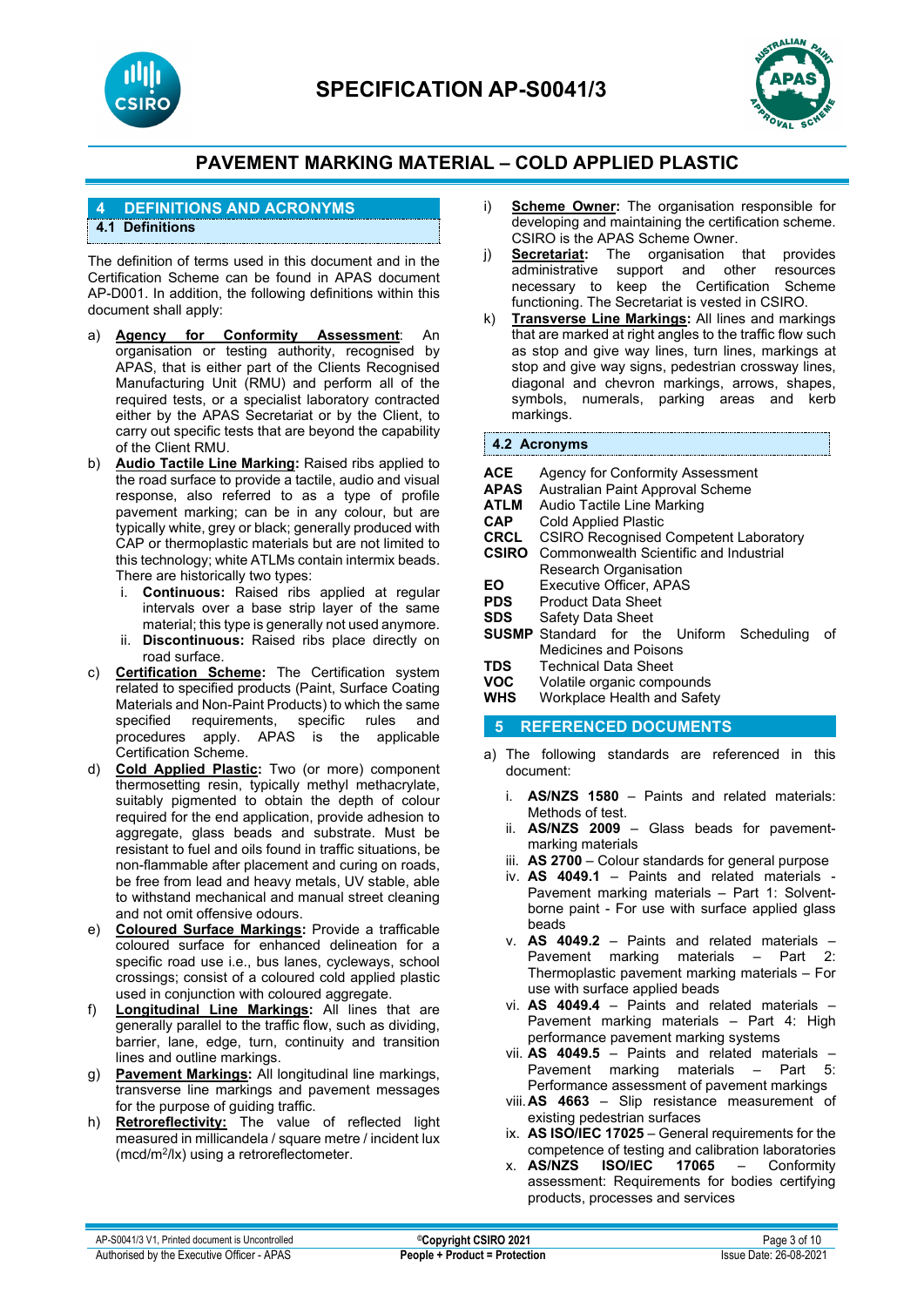



These documents may be purchased through the Reference Standards Australia website: <https://www.standards.org.au/>

xi. **The Poisons Standard June 2021**: Standard for the Uniform Scheduling of Medicines and Poisons (SUSMP) No. 33, Part 2: Control on Medicines and Poisons, Section Seven / Appendix I Paint or Tinters

This document is available from the Australian Government Federal Register of Legislation web site at: <https://www.legislation.gov.au/Details/F2021L00650>

xii. **Test Method TP343 – Determination of Skid Resistance with the** DPTI (Department of Planning, Transport &<br>Infrastructure), Technical Services Group Infrastructure), Procedures

This document is available from the DPTI website: [https://www.dpti.sa.gov.au/materials\\_technology\\_docum](https://www.dpti.sa.gov.au/materials_technology_documents/test_procedures2) [ents/test\\_procedures2](https://www.dpti.sa.gov.au/materials_technology_documents/test_procedures2)

- b) The following documents were utilised in the creation of this document:
	- i. Austroads Technical Specification ATS 4110: Longitudinal Pavement Marking
	- ii. NZTA P30: Specification for High Performance Roadmarking, New Zealand Transport Agency
	- iii. QA Specification 3360 Two Part Cold Applied Road Marking Material, Transport for NSW (TfNSW)
	- iv. QA Specification R110 Coloured Surface Coatings for Bus Lanes and Cycleways, Transport for NSW (TfNSW)
	- v. QA Specification R145 Pavement Marking (Performance Based), Transport for NSW (TfNSW)
	- vi. RIAA Industry Guide: Series 1 Facilities Pavement Marking, 1.1 Off Street Parking Facilities Marking Guide
	- vii.RIAA Industry Guide: Series 2 Materials, 2.1 Cold Applied Plastic
	- viii. Section 721 Pavement Markings, VicRoads
	- ix. Section 971 Pavement Marking Materials, Florida Department of Transport
	- x. Specification 604: Pavement Marking, Main Roads QA
	- xi. Specification M16 Application of Pavement Marking, DPTI
	- xii.SWA-0-QA-SPE-0610 Pavement Marking (All Lane Running Section), SmartWays Alliance
	- xiii. Transport and Main Roads Specifications MRTS45 Road Surface Delineation, Department of Transport and Main Roads QLD
	- xiv. Traffic and Road Use Management Volume 3 Signing and Pavement Making, Part 4: Materials and Equipment, Department of Transport and Main Roads QLD<br>xv. TNZ M/20
	- Specification for Long-life Roadmarking Materials, Transit New Zealand
- c) The following APAS documents are referenced in this document:
	- i. AP-D001 Rules Governing How APAS® **Operates**
	- ii. AP-D114 Rules Governing APAS® Recognition as a Testing Authority
	- iii. AP-D123 Restrictions on Ingredients in Product Formulations
	- iv. AP-D152 APAS® Participating Manufacturers and Resellers
	- v. AP-D177 Rules Governing How Product Manufacturers participate in APAS®
	- vi. AP-D181 Volatile Organic Compounds (VOC) Limits
	- vii. AP-D192 Rules Governing APAS® Product Certification Scheme
	- viii.AP-S0042 Glass beads for Use in Pavement Marking Paints

All APAS documents and specifications are available for download from the APAS website: <https://vs.csiro.au/apas/documents/> <https://vs.csiro.au/apas/specifications/>

**6 COMPOSITIONAL AND GENERAL REQUIREMENTS 6.1 Binder**

- a) The binder types used in cold applied plastic products are typically a cold peroxide cured acrylate-based material, such as methyl methacrylate, but are not limited to this technology. Other technology types, such as Polyaspartic, can also be employed.
- b) Primary importance is placed on the ability of the binder to be compliant with the technical requirements clause 8, Table 1 below.

### **6.2 Volatiles**

- a) The volatile portion shall principally be comprised of volatile, non-aqueous solvents (solvent-based solvents (solvent-based products), *or* non-volatile aqueous solvents (waterbased products).
- b) For VOC content restrictions, refer to APAS document AP-D181.

#### **6.3 Pigmentation**

- a) Pigments used shall be non-toxic, non-corrosive, lead-free and either organic or inorganic in nature (for coloured products), complying with the requirements of the SUSMP
- b) Primary importance is placed on the ability of the pigmentation to be compliant with the technical requirements clause 8, Table 1 below.

**6.4 Glass Beads**

a) All glass beads used in the production of any cold applied plastic product, such as (but not limited to) Type C or C-HR (intermix) beads, **must be APAS approved** *prior* to application of the cold applied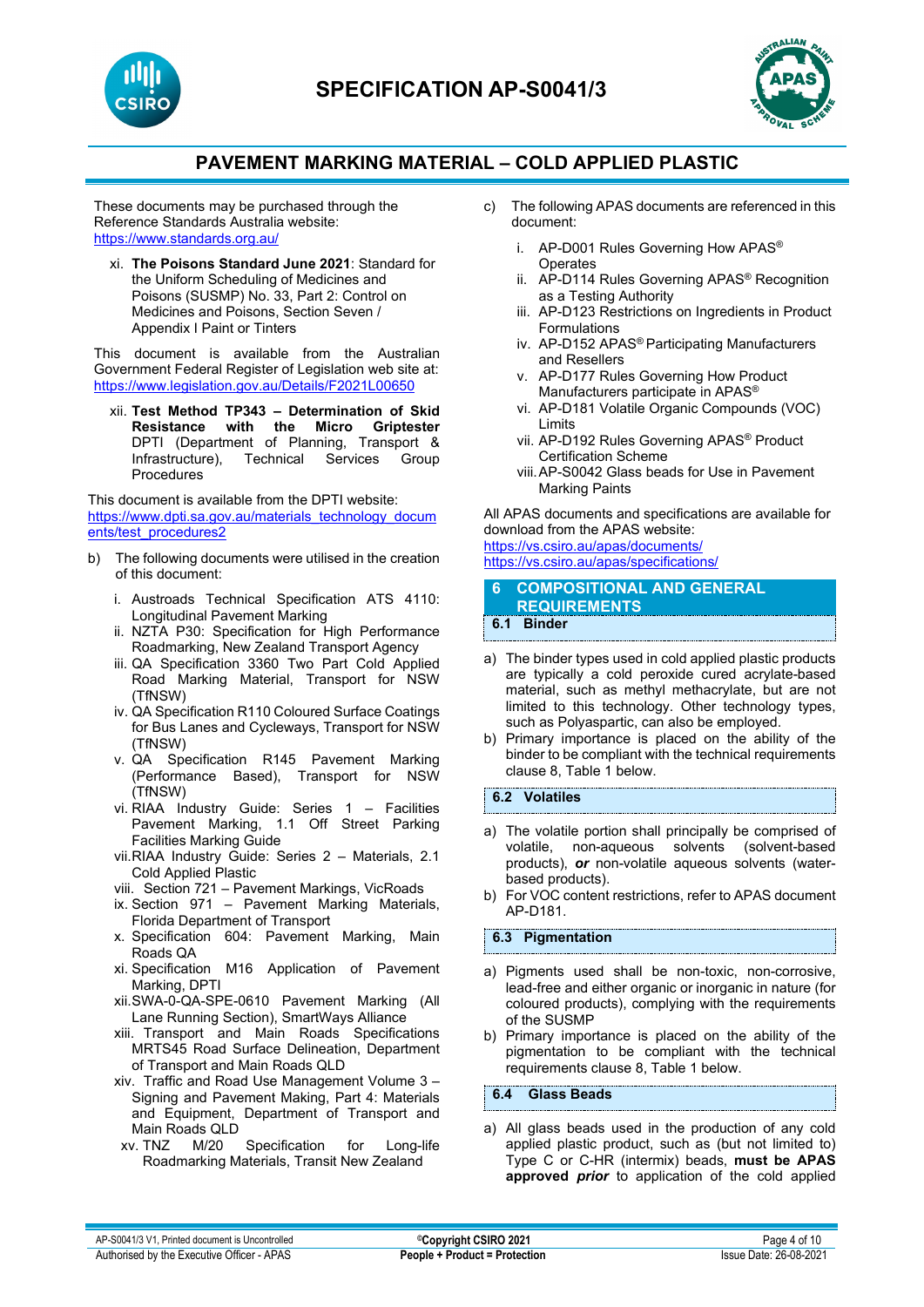



plastic product for certification. For further information, refer to APAS specification AP-S0042.

b) Evidence of the approval of glass beads used in the production of the cold applied plastic, such as valid, non-expired APAS Certificate of Product Conformity, must be provided at the time of product submission / re-submission.

### **6.5 Colour**

- a) Longitudinal and transverse pavement markings are typically white and yellow.
- b) Transverse (and other pavement markings) can also be a variety of colours, typically but not limited to white, yellow, red (bus lanes), green (cycle lanes), blue, grey and black. Refer to the manufacturer's Technical Data Sheet (TDS) or Product Data Sheet (PDS) for further information.

### **7 PRODUCT APPROVAL REQUIREMENTS 7.1 General Requirements**

- a) The product and its application for approval shall comply with the relevant requirements of this specification and of APAS document AP-D192 during the life of the approval.
- b) Upon successful assessment of the laboratory component of this specification, CLASS II (interim) certification may be awarded in order to undertake the field testing component. Three (3) years from date of certificate issue is the timeframe given in order to undertake this work.
- c) After successful assessment of the field testing component of this specification, CLASS I (full) certification may be awarded for the balance of the standard seven (7) year certification period i.e., 4 years.

#### **7.2 Technical Requirements**

- a) **Current Requirements**: All laboratory testing must be completed as per the requirements of clause 8, Table 1 by an ACE. All performance based field testing must be carried out by a CRCL (refer to Note B) within the CLASS II certification period.
- b) **Future Requirements:** All laboratory testing and field testing requirements stated in clause 8, Table 1 must be undertaken by an AS ISO/IEC 17025 accredited laboratory with all applicable test methods included in their Scope of Accreditation. A grace period will exist in order for all testing facilities to achieve AS ISO/IEC 17025 accreditation. This Grace period will end on **31st July 2023.**
- c) AS ISO/IEC 17025 accreditation shall be provided by an organisation accredited by an ILAC Mutual Recognition Arrangement signatory and having a Scope of Accreditation covering AS ISO/IEC 17025 requirements. In Australia, NATA provides AS ISO/IEC 17025 accreditation. A list of international ILAC accreditation bodies can be found on the ISO website.
- d) Performance based testing is typically to be undertaken on the **white** product only due to coloured

materials representing lower market volumes, making them exempt from field testing. This exemption only exists **provided that** coloured materials are based on the same formulation (specifically the binder system) as the white product. Yellow products of the same formulation can be substituted in the absence of white.

e) If a coloured material is the only product seeking certification, then it must also undertake the performance-based testing requirements of clause 8, Table 1.

#### **7.3 Health and Safety Requirements**

- a) The product shall comply with all requirements of clause 6.3 and 6.4 of APAS document AP-D192.
- b) The manufacturer's Safety Data Sheet (SDS) must be studied closely prior to using the product and complied with during use of the product.
- c) If the product is solvent-borne, it is considered flammable and should be stored away from all sources of heat or ignition.
- d) Solvent-borne product containers should be resealed immediately after use and good ventilation provided during use to minimise the risk of fire or explosion and the long-term toxic effects of absorption of the vapour into the lungs.
- e) Care should be taken to avoid contact with the skin using protective clothing and barrier cream where necessary.
- f) Products intended for sale in Australia shall comply with all the requirements of the SUSMP. Products intended for sale in other countries shall comply with all local WHS and environmental requirements.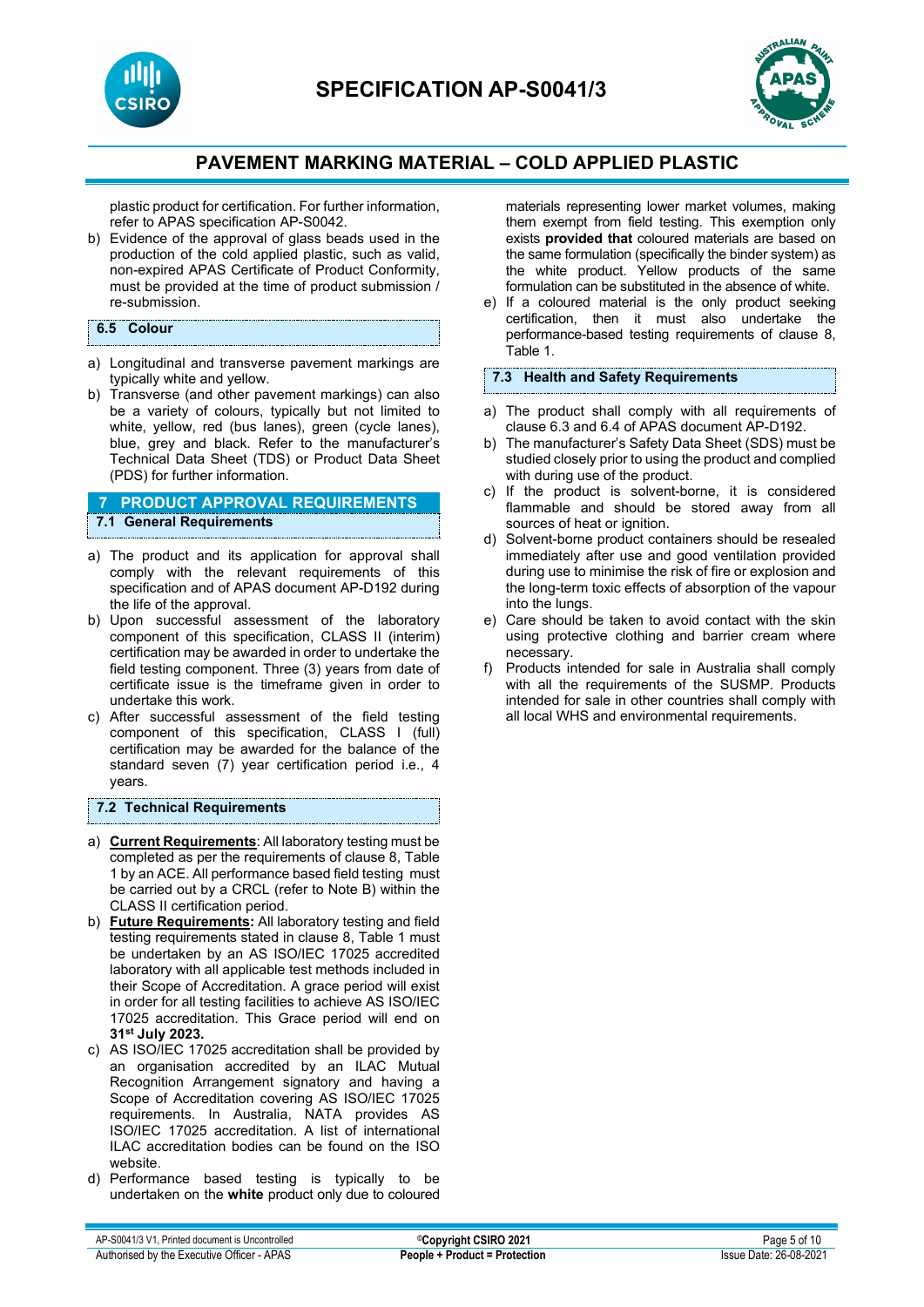



### **8 TABLE 1: PERFORMANCE PROPERTIES**

# **COMPOSITIONAL REQUIREMENTS**

**Compositional Requirements**

- **Theoretical calculations** are to be conducted on the liquid component as supplied without including the Part B peroxide component or any surface applied materials.
- **NOTE:** For CAP products seeking certification that do not meet the Compositional Requirements below, submissions will be considered on a case by case basis by the APAS EO.

| Minimum Resin Content           | <b>Theoretical Calculation</b> | Product Formulations containing Intermix (Type C or C-<br>HR) Glass beads: 18% minimum*; report results.                                                                                                               |
|---------------------------------|--------------------------------|------------------------------------------------------------------------------------------------------------------------------------------------------------------------------------------------------------------------|
|                                 |                                | Product formulations that do not contain Intermix (Type<br>C or C-HR) Glass beads: 38% minimum*; report results.                                                                                                       |
|                                 |                                | <b>NOTE:</b> * For CAP product submissions that do not use<br>the typical methyl methacrylate binder, minimum binder<br>levels / glass bead combinations will be considered on a<br>case by case basis by the APAS EO. |
| Glass Bead Content              | <b>Theoretical Calculation</b> | Product Formulations containing Intermix (Type C or C-<br>HR) Glass beads: 24% minimum <sup>2</sup> ; report results.                                                                                                  |
|                                 |                                | Product formulations that do not contain Intermix (Type<br>C or C-HR) Glass beads: 0% minimum^; report results.                                                                                                        |
|                                 |                                | <b>NOTE:</b> ^ As advancements in Intermix glass beads<br>occur, lower performance criteria for the same<br>formulation may occur. This will be considered on a<br>case by case basis by the EO                        |
| Pigment Type (White Only)       | <b>Theoretical Calculation</b> | Typically, but not limited to, Rutile TiO <sub>2</sub> .                                                                                                                                                               |
| Pigment Type (Other<br>Colours) | <b>Theoretical Calculation</b> | Inorganic or Organic pigments.                                                                                                                                                                                         |

| TEST:                                                             | <b>APPLICABLE STANDARD /</b><br><b>TEST REFERENCE:</b>                                                       | <b>REQUIREMENTS:</b>                                                                                                                                                                                           |  |  |
|-------------------------------------------------------------------|--------------------------------------------------------------------------------------------------------------|----------------------------------------------------------------------------------------------------------------------------------------------------------------------------------------------------------------|--|--|
| Laboratory Testing Requirements A - Applicable to all Sub-classes |                                                                                                              |                                                                                                                                                                                                                |  |  |
| <b>Application Properties</b>                                     | AS 4049.1 (clause 7.1.4)<br>AS/NZS 1580.205.1<br>AS/NZS 1580.205.3<br>AS/NZS 1580.205.2<br>AS/NZS 1580.205.4 | Smooth and uniform film, with even edges. If applied by<br>spray or machine application, there should be no<br>objectionable splatter and the gun does not clog under<br>normal requirements - report results. |  |  |
| <b>No-Pick-Up Time</b>                                            | AS 4049.1 (clause 7.1.5)<br>AS/NZS 1580.401.8                                                                | 0041/3.1, 0041/3.2, 0041/3.3 & 0041/3.4: $\leq$ 20 minutes<br>- report results.<br>0041/3.5 & 0041/3.6: > 20 to < 45 minutes - report<br>results.                                                              |  |  |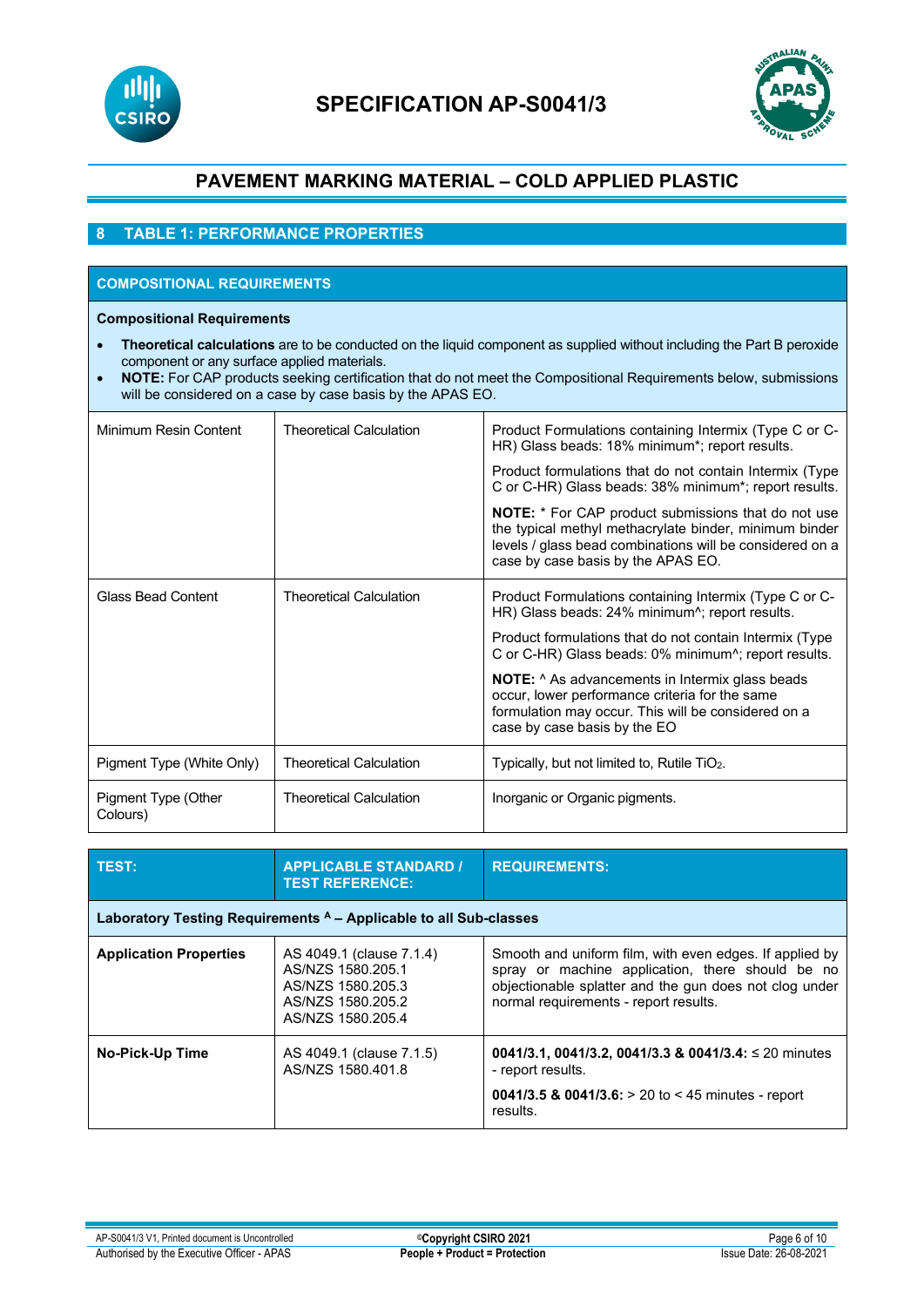



| <b>TEST:</b>                                                               | <b>APPLICABLE STANDARD /</b><br><b>TEST REFERENCE:</b>                     | <b>REQUIREMENTS:</b>                                                                                                                                                                                                                                                                                                                                              |  |  |
|----------------------------------------------------------------------------|----------------------------------------------------------------------------|-------------------------------------------------------------------------------------------------------------------------------------------------------------------------------------------------------------------------------------------------------------------------------------------------------------------------------------------------------------------|--|--|
| Laboratory Testing Requirements A - Applicable to all Sub-classes (Cont.,) |                                                                            |                                                                                                                                                                                                                                                                                                                                                                   |  |  |
| Colour                                                                     | AS 4049.4 (clause 6.2.2 and<br>Appendix F)<br>AS/NZS 1580.601.1<br>AS 2700 | <b>White:</b> Approximate match to N14 White. Alternative<br>colour is whiter than Y35 Off white.                                                                                                                                                                                                                                                                 |  |  |
|                                                                            |                                                                            | Yellow: Approximate match to Y14 Golden Yellow.<br>Alternative colours are Y12 Wattle, Y13 Vivid Yellow or<br>Y15 Sunflower.                                                                                                                                                                                                                                      |  |  |
|                                                                            |                                                                            | <b>Red:</b> Approximate match to R13 Signal Red. Alternative<br>colours are R53 Redgum, R54 Raspberry or R62<br>Venetian Red.                                                                                                                                                                                                                                     |  |  |
|                                                                            |                                                                            | Blue: Blue: Approximate match to B21 Ultramarine.<br>Alternative colours are B12 Royal Blue, B23 Bright Blue,<br>B24 Harbour Blue or B41 Bluebell.                                                                                                                                                                                                                |  |  |
|                                                                            |                                                                            | Green: Approximate match to G13 Emerald Green.<br>Alternative colours are G16 Traffic Green, G23<br>Shamrock or G35 Lime Green.                                                                                                                                                                                                                                   |  |  |
|                                                                            |                                                                            | <b>Black:</b> Approximate match to B64 Charcoal. Alternative<br>colour is N61 Black.                                                                                                                                                                                                                                                                              |  |  |
|                                                                            |                                                                            | <b>NOTE:</b>                                                                                                                                                                                                                                                                                                                                                      |  |  |
|                                                                            |                                                                            | Alternative colours (i.e., grey) may also be tested as<br>$\bullet$<br>per requirements of road authorities.<br>• Colours must be compared to and equivalent to a<br>known AS 2700 colour. State colour designation and<br>results.<br>No glass beads (intermix or surface applied) are<br>$\bullet$<br>typically used with grey and black coloured<br>materials. |  |  |
| <b>Abrasion Resistance</b>                                                 | AS 4049.2 (clause 6.5)<br>AS/NZS 1580.403.2                                | Test run using CS17 abrasion wheels, 1000g applied<br>weight                                                                                                                                                                                                                                                                                                      |  |  |
|                                                                            |                                                                            | $\leq$ 50mg weight loss after 500 cycles - report results.                                                                                                                                                                                                                                                                                                        |  |  |
| <b>Luminance Factor</b>                                                    | AS 4049.4 (clause 6.2.1,<br>Appendix F and Appendix H)                     | White: $\geq 80$ % - report results.<br>Yellow: $\geq 50$ % - report results.<br><b>Black:</b> $\leq$ 5 % - report results.<br>Grey: $> 5 \% - 15 \% -$ report results.<br>Other Colours: $\geq 15$ % - report results.                                                                                                                                           |  |  |
| <b>Volatile Organic Content</b><br>(VOC)                                   | APAS AP-D181                                                               | $< 5$ g/L<br>Report results.                                                                                                                                                                                                                                                                                                                                      |  |  |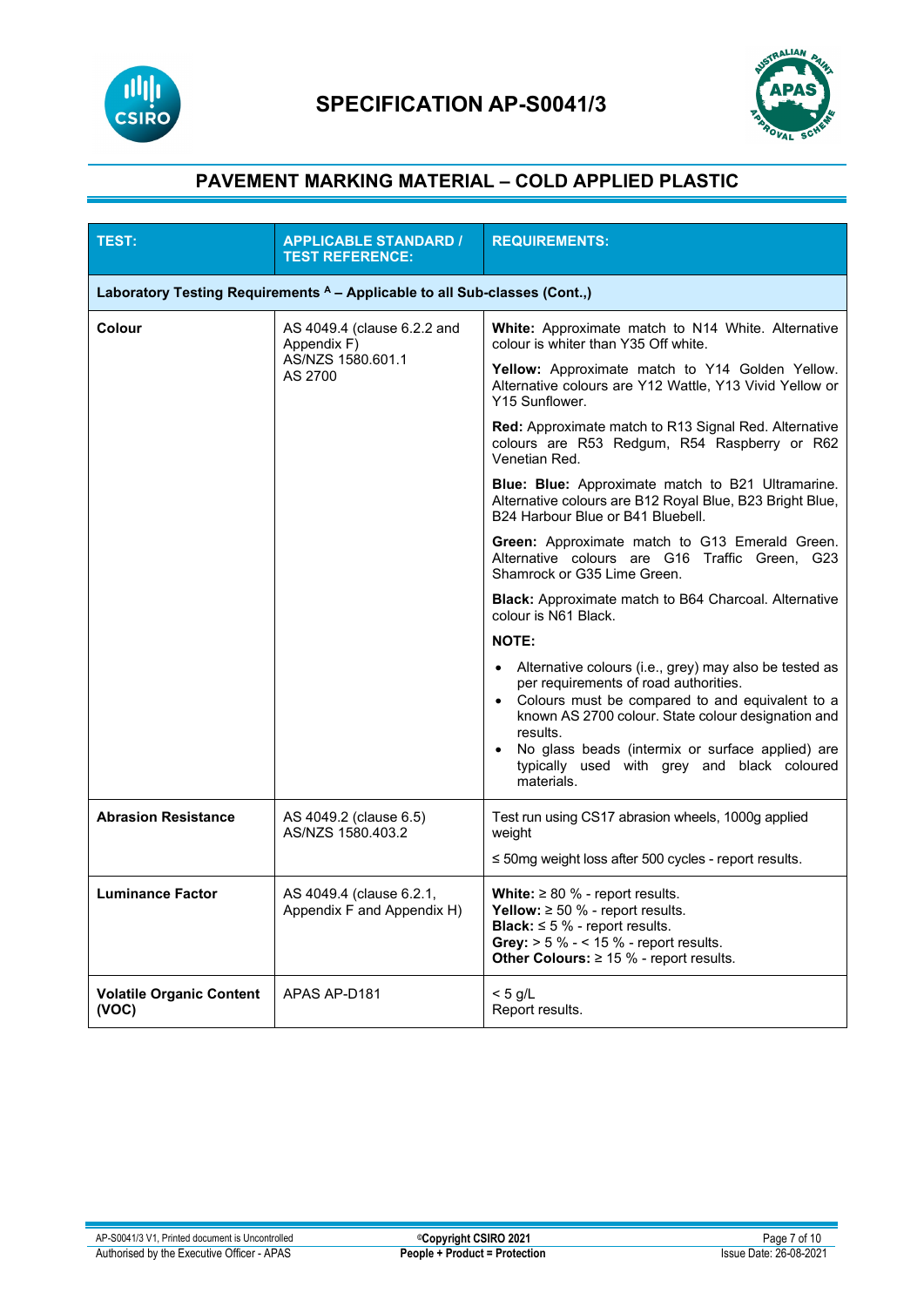



| <b>APPLICABLE STANDARD</b><br>/ TEST REFERENCE:                                                                                                                                                                                                                                                                                                                                                                                                                                                                                                                                                                                                                                                                                                                                                                                                                                                                                                                                                                                                                                                                                                                                                                                                                                                                                                                                                                                                                                                                                                                                                                                                                                                                                                                                                                                                                                                                                                                                                                                                                                                                                                                                                                                                                                                                                                                                       | <b>REQUIREMENTS:</b>                           |                                                                |                                                                                                                                                                                                |                                                                                                                                                                                                                                                                                                     |
|---------------------------------------------------------------------------------------------------------------------------------------------------------------------------------------------------------------------------------------------------------------------------------------------------------------------------------------------------------------------------------------------------------------------------------------------------------------------------------------------------------------------------------------------------------------------------------------------------------------------------------------------------------------------------------------------------------------------------------------------------------------------------------------------------------------------------------------------------------------------------------------------------------------------------------------------------------------------------------------------------------------------------------------------------------------------------------------------------------------------------------------------------------------------------------------------------------------------------------------------------------------------------------------------------------------------------------------------------------------------------------------------------------------------------------------------------------------------------------------------------------------------------------------------------------------------------------------------------------------------------------------------------------------------------------------------------------------------------------------------------------------------------------------------------------------------------------------------------------------------------------------------------------------------------------------------------------------------------------------------------------------------------------------------------------------------------------------------------------------------------------------------------------------------------------------------------------------------------------------------------------------------------------------------------------------------------------------------------------------------------------------|------------------------------------------------|----------------------------------------------------------------|------------------------------------------------------------------------------------------------------------------------------------------------------------------------------------------------|-----------------------------------------------------------------------------------------------------------------------------------------------------------------------------------------------------------------------------------------------------------------------------------------------------|
| Performance Based Testing Requirements (Field Testing) A, B                                                                                                                                                                                                                                                                                                                                                                                                                                                                                                                                                                                                                                                                                                                                                                                                                                                                                                                                                                                                                                                                                                                                                                                                                                                                                                                                                                                                                                                                                                                                                                                                                                                                                                                                                                                                                                                                                                                                                                                                                                                                                                                                                                                                                                                                                                                           |                                                |                                                                |                                                                                                                                                                                                |                                                                                                                                                                                                                                                                                                     |
|                                                                                                                                                                                                                                                                                                                                                                                                                                                                                                                                                                                                                                                                                                                                                                                                                                                                                                                                                                                                                                                                                                                                                                                                                                                                                                                                                                                                                                                                                                                                                                                                                                                                                                                                                                                                                                                                                                                                                                                                                                                                                                                                                                                                                                                                                                                                                                                       |                                                |                                                                |                                                                                                                                                                                                |                                                                                                                                                                                                                                                                                                     |
| Refer to AS 4049.2 (clause 8.1 and Appendix K) for high performance road marking materials. As this standard<br>relates directly to Thermoplastic material application, adjustments need to be made accordingly for cold applied<br>product equipment and application.                                                                                                                                                                                                                                                                                                                                                                                                                                                                                                                                                                                                                                                                                                                                                                                                                                                                                                                                                                                                                                                                                                                                                                                                                                                                                                                                                                                                                                                                                                                                                                                                                                                                                                                                                                                                                                                                                                                                                                                                                                                                                                                |                                                |                                                                |                                                                                                                                                                                                |                                                                                                                                                                                                                                                                                                     |
|                                                                                                                                                                                                                                                                                                                                                                                                                                                                                                                                                                                                                                                                                                                                                                                                                                                                                                                                                                                                                                                                                                                                                                                                                                                                                                                                                                                                                                                                                                                                                                                                                                                                                                                                                                                                                                                                                                                                                                                                                                                                                                                                                                                                                                                                                                                                                                                       |                                                |                                                                |                                                                                                                                                                                                |                                                                                                                                                                                                                                                                                                     |
| 1. For Longitudinal Line Marking (Sprayed, Extruded or Structured):<br>Sprayed*: 0.75 - 1 mm ± 100µm WFT (or manufacturer's specified wet/dry film thickness) using Type<br>a)<br>B-HR beads applied at > 400 g/m <sup>2</sup> ± 25 g/m <sup>2</sup> bead rate with 1-2 mm anti-skid media applied at 200g/m <sup>2</sup><br>Extruded: 1-2 mm ± 100µm WFT (or manufacturer's specified wet/dry film thickness) using Type B-HR<br>b)<br>beads applied at > 400 g/m <sup>2</sup> ± 25 g/m <sup>2</sup> bead rate with 1-2 mm anti-skid media applied at 200g/m <sup>2</sup><br>Structured: 1-12mm ± 100µm WFT (depending on the pattern used i.e., agglomerate, dot, ATLM, or<br>c)<br>manufacturer's specified wet/dry film thickness) using Type B-HR beads applied at > 400 g/m <sup>2</sup> $\pm$ 25<br>$g/m2$ bead rate with 1-2 mm anti-skid media applied at 200 $g/m2$<br>2. For Transverse or other line marking types (Rolled, Trowelled, Screeded, Sprayed or Extruded):<br>Rolled: 2-3 mm ± 100µm WFT (or manufacturer's specified wet/dry film thickness) using Type B-HR<br>a)<br>applied at > 300g/m <sup>2</sup> ± 25 g/m <sup>2</sup> bead rate with 0.4 - 0.7 mm anti-skid media applied at 200g/m <sup>2</sup><br>Trowelled: 2-3 mm ± 100um WFT (or manufacturer's specified wet/dry film thickness) using Type B-HR<br>b)<br>applied at > 300g/m <sup>2</sup> ± 25 g/m <sup>2</sup> bead rate with 0.4 - 0.7 mm anti-skid media applied at 200g/m <sup>2</sup><br>Screeded: 2-3 mm ± 100µm WFT (or manufacturer's specified wet/dry film thickness) using Type B-HR<br>C)<br>applied at > 300g/m <sup>2</sup> ± 25 g/m <sup>2</sup> bead rate with 0.4 - 0.7 mm anti-skid media applied at 200g/m <sup>2</sup><br>Sprayed: 1-2 mm ± 100µm WFT (or manufacturer's specified wet/dry film thickness) using Type B-HR<br>d)<br>applied at > 300g/m <sup>2</sup> ± 25 g/m <sup>2</sup> bead rate with 0.4 - 0.7 mm anti-skid media applied at 200g/m <sup>2</sup><br>Extruded: 1-3 mm ± 100 µm WFT (or manufacturer's specified wet/dry film thickness) using Type B-HR<br>e)<br>applied at > 300g/m <sup>2</sup> ± 25 g/m <sup>2</sup> bead rate with 0.4 - 0.7 mm anti-skid media applied at 200g/m <sup>2</sup><br>NOTE: * For Longitudinal markings with surface applied glass beads and anti-skid materials, apply the glass beads first<br>followed by anti-skid |                                                |                                                                |                                                                                                                                                                                                |                                                                                                                                                                                                                                                                                                     |
| <b>Substrate Type:</b><br><b>Final Measurement Point</b>                                                                                                                                                                                                                                                                                                                                                                                                                                                                                                                                                                                                                                                                                                                                                                                                                                                                                                                                                                                                                                                                                                                                                                                                                                                                                                                                                                                                                                                                                                                                                                                                                                                                                                                                                                                                                                                                                                                                                                                                                                                                                                                                                                                                                                                                                                                              |                                                |                                                                |                                                                                                                                                                                                |                                                                                                                                                                                                                                                                                                     |
| (IMP):                                                                                                                                                                                                                                                                                                                                                                                                                                                                                                                                                                                                                                                                                                                                                                                                                                                                                                                                                                                                                                                                                                                                                                                                                                                                                                                                                                                                                                                                                                                                                                                                                                                                                                                                                                                                                                                                                                                                                                                                                                                                                                                                                                                                                                                                                                                                                                                | $(INMP)$ :                                     |                                                                | $(FMP)$ :                                                                                                                                                                                      |                                                                                                                                                                                                                                                                                                     |
| After application / cure                                                                                                                                                                                                                                                                                                                                                                                                                                                                                                                                                                                                                                                                                                                                                                                                                                                                                                                                                                                                                                                                                                                                                                                                                                                                                                                                                                                                                                                                                                                                                                                                                                                                                                                                                                                                                                                                                                                                                                                                                                                                                                                                                                                                                                                                                                                                                              |                                                |                                                                |                                                                                                                                                                                                |                                                                                                                                                                                                                                                                                                     |
| After application / cure                                                                                                                                                                                                                                                                                                                                                                                                                                                                                                                                                                                                                                                                                                                                                                                                                                                                                                                                                                                                                                                                                                                                                                                                                                                                                                                                                                                                                                                                                                                                                                                                                                                                                                                                                                                                                                                                                                                                                                                                                                                                                                                                                                                                                                                                                                                                                              |                                                |                                                                |                                                                                                                                                                                                |                                                                                                                                                                                                                                                                                                     |
| NOTE: ^ Substrates must be subjected to specified number of vehicle passes in a 3 to 18 month period post application.                                                                                                                                                                                                                                                                                                                                                                                                                                                                                                                                                                                                                                                                                                                                                                                                                                                                                                                                                                                                                                                                                                                                                                                                                                                                                                                                                                                                                                                                                                                                                                                                                                                                                                                                                                                                                                                                                                                                                                                                                                                                                                                                                                                                                                                                |                                                |                                                                |                                                                                                                                                                                                |                                                                                                                                                                                                                                                                                                     |
| Degree of Wear<br>AS 4049.4 (clause 6.3.4<br>$\geq$ 95 % remaining intact at FMP in the wheel path<br>and Appendix L)                                                                                                                                                                                                                                                                                                                                                                                                                                                                                                                                                                                                                                                                                                                                                                                                                                                                                                                                                                                                                                                                                                                                                                                                                                                                                                                                                                                                                                                                                                                                                                                                                                                                                                                                                                                                                                                                                                                                                                                                                                                                                                                                                                                                                                                                 |                                                |                                                                |                                                                                                                                                                                                |                                                                                                                                                                                                                                                                                                     |
| AS 4049.4 (clause 6.3.3)<br>and Appendix K Method 1)                                                                                                                                                                                                                                                                                                                                                                                                                                                                                                                                                                                                                                                                                                                                                                                                                                                                                                                                                                                                                                                                                                                                                                                                                                                                                                                                                                                                                                                                                                                                                                                                                                                                                                                                                                                                                                                                                                                                                                                                                                                                                                                                                                                                                                                                                                                                  | Colour:<br>White<br>Yellow<br>Other<br>colours | IMP.<br>$mcd/m^2/lx$<br>$\geq 350$<br>$\geq 300$<br>$\geq 250$ | <b>INMP</b><br>$mcd/m^2/lx$<br>$\geq 300$<br>$\geq 250$<br>$\geq 200$                                                                                                                          | <b>FMP</b><br>$mcd/m^2/lx$<br>$\geq 150$<br>$\geq 150$<br>$\geq 150$                                                                                                                                                                                                                                |
|                                                                                                                                                                                                                                                                                                                                                                                                                                                                                                                                                                                                                                                                                                                                                                                                                                                                                                                                                                                                                                                                                                                                                                                                                                                                                                                                                                                                                                                                                                                                                                                                                                                                                                                                                                                                                                                                                                                                                                                                                                                                                                                                                                                                                                                                                                                                                                                       | <b>Initial Measurement Point</b>               |                                                                | Products applied with the following parameters depending on application type:<br><b>Interim Measurement Point</b><br>2,000,000 vehicle passes<br>500,000 vehicle passes<br>Report all results. | Setting up Performance Based Testing: Applicable Standard / Test Reference and Requirements<br>Measurements are to be taken at three intervals as specified below and all values reported:<br>4,000,000 vehicle passes^<br>1,000,000 vehicle passes^<br>For ATLM (White only): $\geq$ 150 mcd/m2/lx |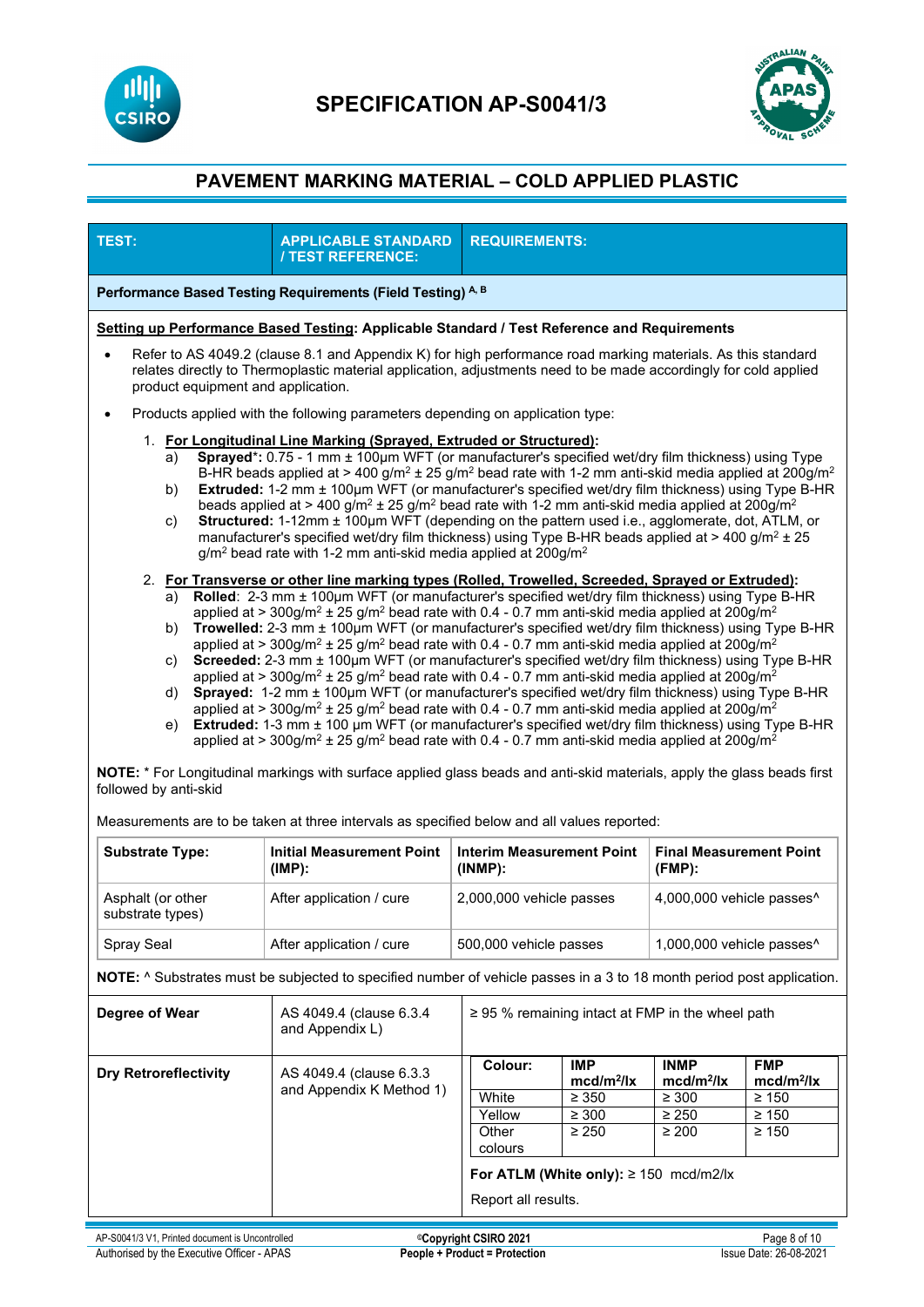



| <b>TEST:</b>                                                         | <b>APPLICABLE STANDARD</b><br><b>/ TEST REFERENCE:</b>         | <b>REQUIREMENTS:</b>                                                                                                                                                                                                                                                                                                                                                                                                   |  |
|----------------------------------------------------------------------|----------------------------------------------------------------|------------------------------------------------------------------------------------------------------------------------------------------------------------------------------------------------------------------------------------------------------------------------------------------------------------------------------------------------------------------------------------------------------------------------|--|
| Performance Based Testing Requirements (Field Testing) A, B (Cont.,) |                                                                |                                                                                                                                                                                                                                                                                                                                                                                                                        |  |
| <b>Wet Retroreflectivity</b>                                         | AS 4049.4 (clause 6.3.3,<br>Table 4, Appendix K<br>Method 2)   | Applicable to all substrate types and all colours<br>(except grey and black):<br>$\geq$ 80 mcd/m <sup>2</sup> /lx at all times<br>NOTE: Measurements to be taken at IMP, INMP, FMP and<br>results reported.                                                                                                                                                                                                            |  |
| Luminance                                                            | AS 4049.4 (clause 7.3.7,<br>Appendix H Method 2)               | <b>White:</b> Lighter than Natural Colour System (NCS) swatch<br>S 2500-N - report results.<br>Yellow: Approximate match to Natural Colour System<br>(NCS) swatch S 1070-Y20R - report results.<br><b>NOTE:</b> This is applicable to white and yellow materials only,<br>refer to Colour Change for all other colours.                                                                                                |  |
| <b>Colour Change</b>                                                 | AS 4049.4 (clause 6.3.8)<br>and Appendix G)                    | All colours assessed at IMP, INMP, FMP testing points must<br>have results ≥ 3 on grey scale.<br>NOTE: Only colours are assessed in this method, refer to<br>Luminance for white and yellow material testing.                                                                                                                                                                                                          |  |
| <b>Skid Resistance</b>                                               | AS 4049.4 (clause 6.3.5<br>and Appendix J) and/or<br>TP343     | $\geq$ 45 BPN or $\geq$ 0.55 Grip Number<br>NOTE: Must be tested at two pre-determined locations<br>within the field testing area and locations reported.                                                                                                                                                                                                                                                              |  |
| <b>Slip Resistance</b>                                               | AS 4049.4 (clause 6.3.6)<br>AS 4663 Appendix A and<br>Table A1 | $\geq$ 35 BPN                                                                                                                                                                                                                                                                                                                                                                                                          |  |
| <b>Visibility</b>                                                    | AS 4049.5 (clause 8.3.1<br>and Appendix C)                     | Markings must be easily recognisable and clearly visible and<br>must meet the minimum visual performance levels for<br>Transverse (and other) markings (Table C1) or Longitudinal<br>markings<br>(Table C2),<br>whichever<br>applicable.<br>is<br>A minimum of 5 testing locations over the length of a road<br>must be assessed; record and report all measurements, the<br>weather, on-road and lighting conditions. |  |

#### **NOTE:**

- **A:** Laboratory Testing must be conducted by an ACE and field testing by a CRCL. From **31st July 2023**, all laboratory and field testing must be carried out by an AS ISO/IEC 17025 accredited facility with all applicable testing under its Scope of Accreditation. The NATA website can assist in identifying an appropriate testing facility <u>https://www.nata.com.au/</u>
- **B**: Performance Based Testing (Field Testing) can be conducted by the following CRCLs:

| Australian Road Research Board (ARRB)            | Department for Infrastructure & Transport – South Australia |
|--------------------------------------------------|-------------------------------------------------------------|
| David Milling                                    | George Spartalis                                            |
| Team Leader, Transport Safety                    | Technical Officer                                           |
| 21 McLachlan Street, Fortitude Valley, QLD, 4006 | Photometrics Laboratory, Road Asset Management              |
| Phone: +61 438 859 779                           | <b>Services</b>                                             |
| Email: david.milling@arrb.com.au                 | Phone: +61 8 8260 0578                                      |
|                                                  | Email: george.spartalis@sa.gov.au                           |